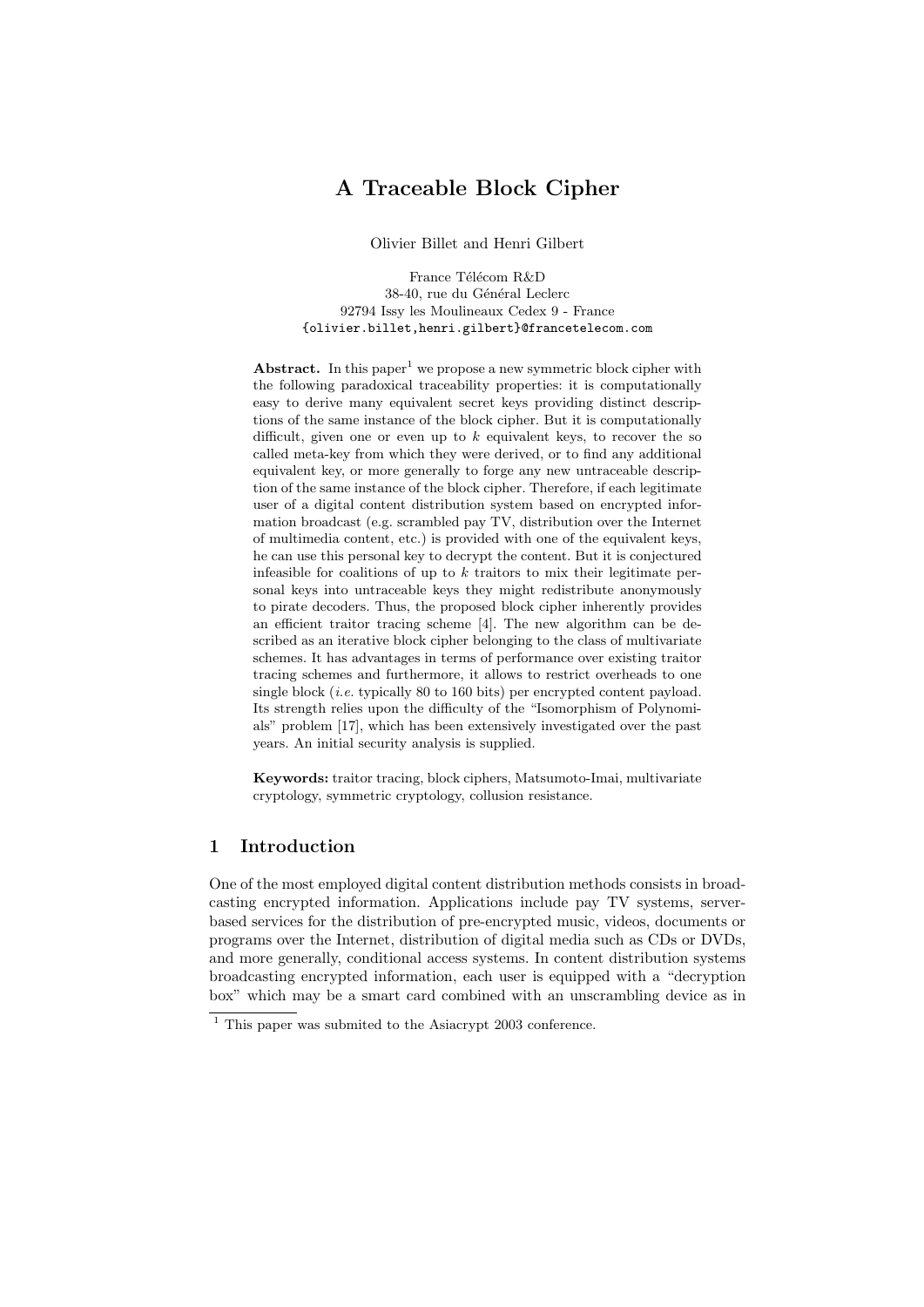several existing pay TV systems, or even of software on a personal computer. The decryption box of each legitimate user is provided with a decryption key, allowing him to recover the plaintext content from the broadcast information during some validity period or for a given subset of the content. The delivery and update of decryption keys may be performed using various key distribution methods and is generally subject to the payment of subscriptions, digital right management licenses, etc.

The following security problem arises in this setting: if any legitimate user manages to recover the decryption key contained in his decryption box or to duplicate the keyed decryption software, then he can redistribute it to illegitimate users, allowing them to get the plain content as the legitimate users, without having to pay any subscription, digital right management license, etc. This quite often represents a much more serious threat than the redistribution of the plaintext content, which is so far not considered very practical in contexts like pay-TV. The use of tamper resistant devices (e.g. smart cards) to store decryption keys and associated algorithm(s) obviously helps protecting these systems, but can hardly be considered a sufficient countermeasure to entirely prevent this kind of attacks. Over the past years, more and more sophisticated attacks against tamper resistant devices have emerged—e.g. side-channel attacks, see for instance [12]. Because attacking a single decryption box may lead to massive fraud, attackers can afford using sophisticated and expensive attacks, so that countermeasures proposed in other contexts will often be ineffective for encrypted content broadcast systems.

Traitor tracing provides a natural countermeasure to prevent the decryption key redistribution threat described above. The concept of traitor tracing scheme was first introduced by B. Chor, A. Fiat and M. Naor in the seminal paper [4] and we use as far as possible the same terminology to describe the proposed scheme. In traitor tracing schemes, each legitimate user is provided with a unique personal decryption key which unambiguously identifies him, while enabling him to decrypt the broadcast information. The system must accommodate a large number  $N$  of users and it must be infeasible for any coalition of up to  $k$ legitimate users to mix their personal keys into a new untraceable description of the decryption key. Most of the traitor tracing schemes proposed so far, e.g. those described in [4], [14] and [18] are combinatorial in nature. Each legitimate user is provided with several base keys, which together form his personal key and the broadcast information contains large overheads of encrypted values under some of the base keys, allowing legitimate users to recover a content decryption key. A non-combinatorial alternative, namely a public key encryption scheme in which there is one public encryption key but many private decryption keys, was proposed by D. Boneh and M. Franklin in [3]. It has the advantage to avoid large overheads and to have very small decryption keys. However, the performance of this scheme is extremely sensitive to the maximum number  $k$  of tolerated colluding traitors, since the data expansion factor of the public key encryption is proportional to k.

The approach developed in this paper is non combinatorial in nature and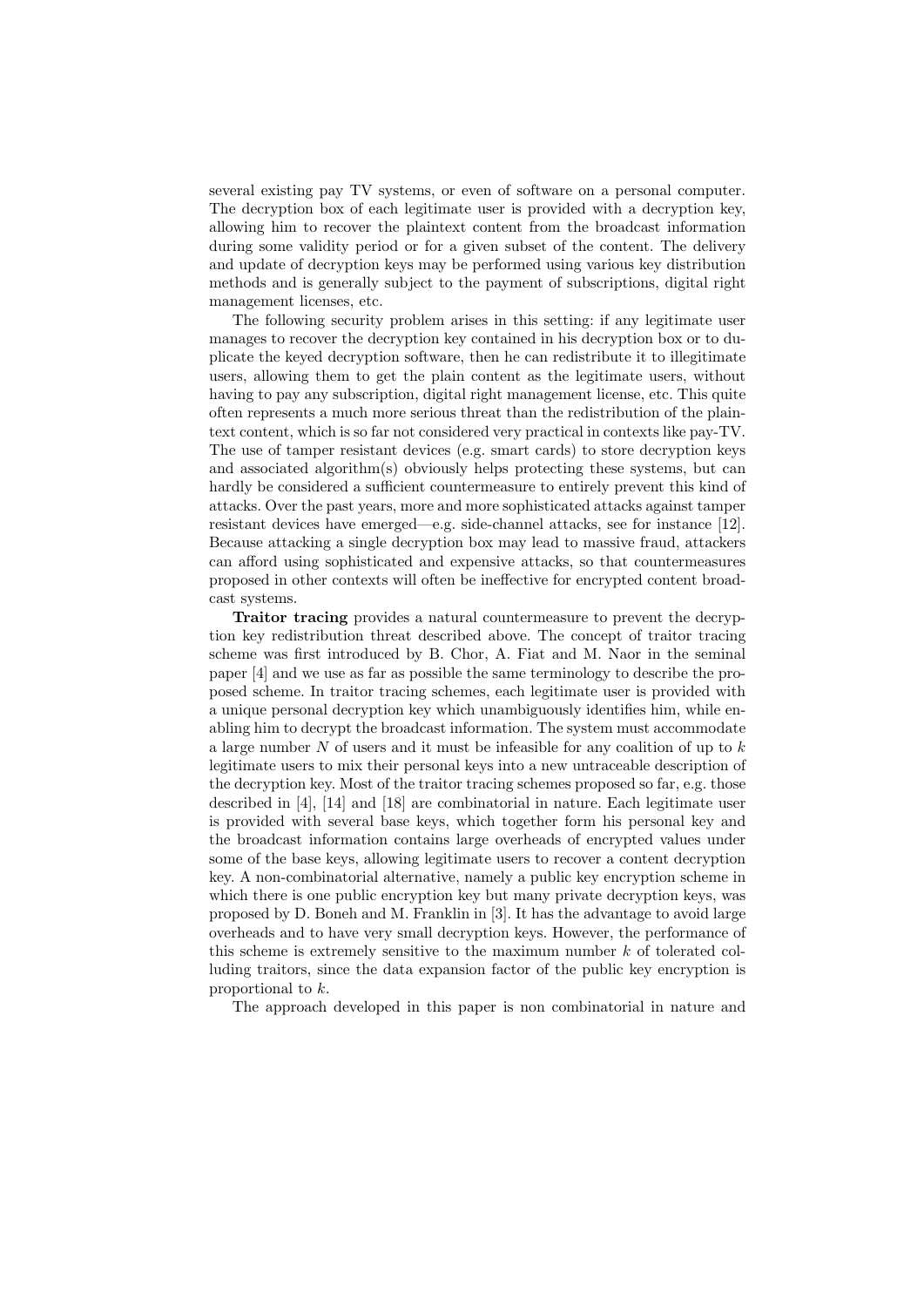has stronger connection with the one developed in [3] than with combinatorial schemes, up to the essential difference that we construct an untraceable symmetric cipher rather than an untraceable asymmetric cipher. The proposed cipher has the paradoxical property that many equivalent secret keys (used for decryption purposes) can be generated, while it is conjectured to be computationally impossible, given at most  $k$  equivalent secret keys, either to forge another untraceable equivalent secret key or to reconstruct the "meta key" from which the original equivalent secret keys were derived. More precisely, the knowledge of the meta key allows to efficiently determine at least one of the equivalent secret keys used to forge the new description.

The proposed construction can be described as an iterative block cipher. Its strength relies upon the intractability of the "Isomorphism of Polynomials," a problem which has been extensively investigated over the past years [2, 11, 17] and which conjectured intractability has not been directly affected by recent advances in the cryptanalysis of multivariate schemes like HFE [9, 10]. One of the advantages of the proposed scheme is to avoid generated overhead compared to the combinatorial approach taken in [3] where the data expansion is proportional to k. Another advantage is the intrinsic structure which is rather close to the one of usual block ciphers, so that the performance of the cipher in encryption/decryption modes is better than for existing traitors tracing schemes. Also the proposed scheme is much less sensitive to the maximum number  $k$  of traitors tolerated in a coalition, or to the maximum number of users  $N$  in the system. On the negative side, one should mention that the tracing procedures described in this paper require the knowledge of the description of the decryption function owned by a pirate. Thus no "black box" tracing procedure limiting interaction with the pirate decoder to "oracle queries" is provided. Another limitation of the proposed algorithm is that as usual in symmetric cryptography, no provable reduction to the difficulty of a well studied mathematical problem (e.g. the isomorphism of polynomial problem) could be found. Thus, the security analysis we supply can only achieve the next desirable goal, *i.e.* investigate various attack strategies and make sure that identified attacks are thwarted. Because of the higher requirements on a traceable cipher, risks are obviously much higher than for usual symmetric ciphers.

This paper is organized as follows. In Section 2, we describe the requirements on a symmetric cipher with an associated non-combinatorial traitor tracing scheme. In Section 3, we describe the proposed iterative block cipher construction and the associated traitor tracing scheme. Section 4 provides an initial security analysis. Section 5 addresses performance issues and provides an example instance of the proposed algorithm with explicit practical parameter values, in order to stimulate improved cryptanalysis. Section 6 concludes the paper.

### 2 Traceable Block Ciphers: Requirements and Operation

Let us denote by  $F_K$ ,  $K \in \mathbf{K}$  a symmetric block cipher of block size l, *i.e.* a key-dependent function from the set  $\{0,1\}^l$  of *l*-bit input values to itself. As will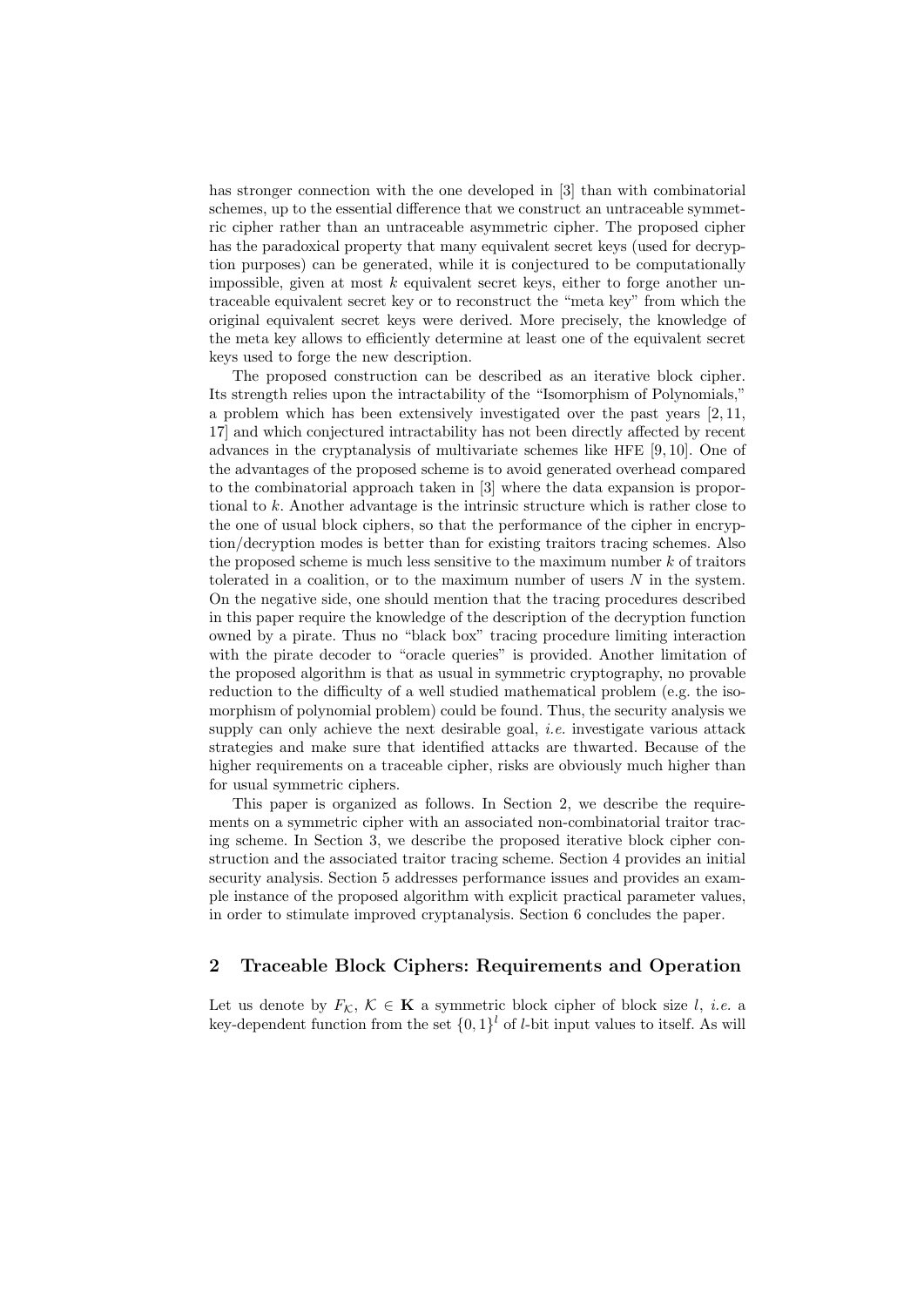be seen in the sequel, it is not required that  $F_{\mathcal{K}}$  be easy to invert. It is not even an absolute requirement that the function  $F<sub>K</sub>$  be one to one, although the block ciphers proposed in this paper are actually one to one and can be inverted: in practice they are operated in the forward direction alone, except in some traitor tracing procedures.

A traitor tracing scheme for N users associated with a traceable symmetric block cipher  $F_K$  consists of the following components:

- A user initialization scheme deriving users' secret keys  $(\mathcal{K}_j)_{j=1,\dots,N}$  from a meta key  $\mathcal{K} \in \mathbf{K}$ . All user secret keys  $\mathcal{K}_j$  must be distinct (though equivalent) descriptions  $F_{\mathcal{K}_j}$  of the meta function  $F_{\mathcal{K}}$ . Each description  $F_{\mathcal{K}_j}$  must allow to efficiently compute  $F<sub>K</sub>$  in the forward direction.
- Encryption and decryption processes, respectively used by the operator of the broadcast distribution system to encrypt some digital content using  $F_K$ , and by the legitimate user j to decrypt this content using his recovery key  $\mathcal{K}_j$  through the associated description  $F_{\mathcal{K}_j}$  of  $F_{\mathcal{K}}$ . As explained in [4], the structure of the broadcast information typically consists of pairs  $(EB<sub>i</sub>, CB<sub>i</sub>)$ of an overhead information named "enabling block" and an encrypted content block named "cipher block." The enabling block is used to generate a symmetric key, hereafter called "control word," to decrypt the cipher block via an additional symmetric scheme  $S$ , like for instance AES or one-time pad. As said before,  $F_{\mathcal{K}}$  needs not to be invertible: it is used in the forward direction in both the encryption and decryption processes.
- A tracing procedure allowing the owner of the meta key, when provided with any pirate description of the decryption function forged by any coalition of up to k traitors, to trace at least one traitor of the coalition.

In this setting, the meta key's holder creates cipher blocks  $CB<sub>i</sub>$  from blocks of plain text content  $B_i$  using an additional symmetric scheme S and enabling blocks  $EB_i$  (produced for instance by a pseudo-random generator) via the formula  $CB_i := S_{CW_i}(B_i)$ , where the control words  $CW_i$  are derived from the enabling blocks using the traceable block cipher  $CW_i := F_{\mathcal{K}}(EB_i)$ .



Fig. 1. Scheme's Architecture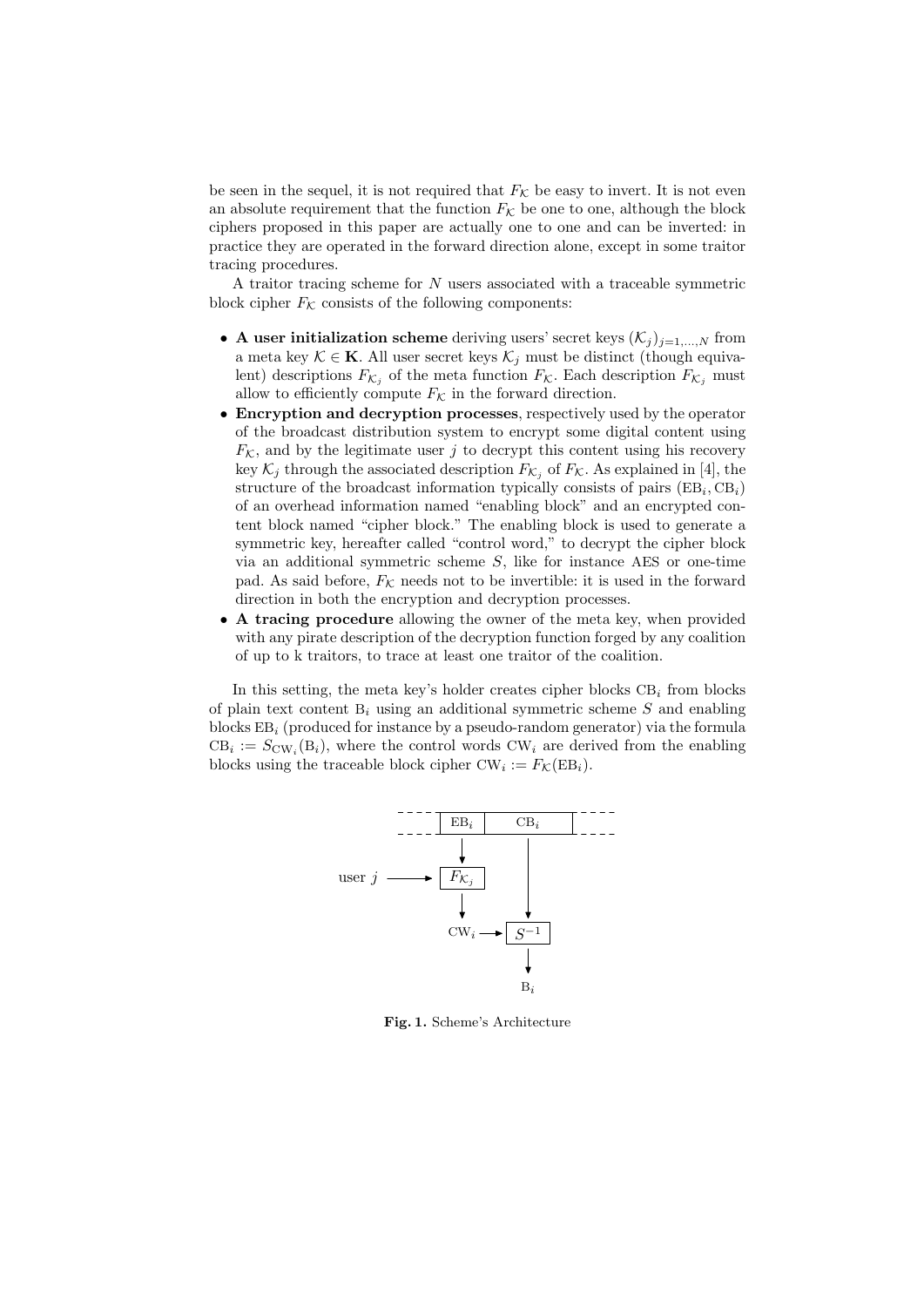The operations performed by legitimate users to decrypt these content blocks are summarized in Fig. 1. User j first derives the control word  $CW_i$  from the enabling block  $EB_i$  via his description  $F_{\mathcal{K}_j}$  of the meta function:  $CW_i = F_{\mathcal{K}_j}(EB_i)$ . Then he uses the control word  $CW_i$  to decrypt the cipher block  $CB_i$  via the additional symmetric scheme  $S$  and recovers associated block(s) of plain content  $B_i = S_{CW_i}^{-1}(CB_i)$ . For instance,  $B_i = CB_i \oplus CW_i$  when S is the one time pad algorithm, and  $B_i = AES^{-1}_{CW_i}(CB_i)$  when S is the AES. In this context, control words must be frequently generated to prevent attacks by redistribution of these control words to pirate decryption boxes from being much easier than the redistribution of plaintext. This is difficult to achieve with existing combinatorial traitor tracing schemes due to the large data expansion incurred by such schemes. Another consequence is that the throughput (bit/s) of the  $F_K$  block cipher must be as close as possible to the throughput of classical block ciphers such as AES and much larger than the one of asymmetric ciphers such as RSA. An additional requirement for systems where  $K$  needs to be updated frequently, e.g. to manage dynamic modifications of lists of subscribers, is that each description  $F_{\mathcal{K}_i}$  be reasonably short for the distribution via any symmetric encryption or key distribution algorithm to be practical.

In order for the content distribution system to resist attacks against the decryption scheme, the descriptions  $F_{\mathcal{K}_i}$  must satisfy the usual security requirements of a block cipher. This implies that given any set of  $F_{\mathcal{K}_j}$  input/output pairs with known, chosen or even adaptively chosen input values an adversary could obtain, it must be computationally infeasible for this adversary to predict any additional  $F_{\mathcal{K}_j}$  input/output pair with a non negligible success probability. In particular input/outputs pairs must not reveal  $\mathcal{K}_j$  or any other equivalent description of  $F_K$ .

The last and most demanding requirement is the existence of an efficient traitor tracing procedure for the owner of the meta key  $K$ . Our definition of a traitor tracing scheme follows the one proposed in the seminal paper [4]. We do not require the traitor tracing scheme to be black box (*i.e.* to be operable using say only inputs  $EB_i$  and outputs  $CW_i$  of the key distribution function). We restrict ourselves to traitor tracing scenarios where an authority is able to access the description of the description of  $F_{\mathcal{K}}$  contained in the pirate decryption box. Note that it does not seem unrealistic to assume that decryption boxes of pirate users can be tampered by an authority, taking into account the fact that traitor tracing is only needed if the decryption boxes of legitimate users can be tampered. Traitor tracing requirements can be informally stated as follows. Attacks by any coalition of up to k traitors should be traceable, that is k traitors able to access their individual descriptions  $F_{\mathcal{K}_j}$  should not be computationally able to forge any additional description  $F'$  from their k equivalent descriptions  $F_{\mathcal{K}_i}$  without revealing at least one of their  $\mathcal{K}_j$ —and thus the identity j of one of the traitors. We further require that the probability for the tracing procedure applied to any k-traitors coalition to either output no suspected traitor (non detection) or to output the identity  $j$  of an innocent user (false alarms) be negligible.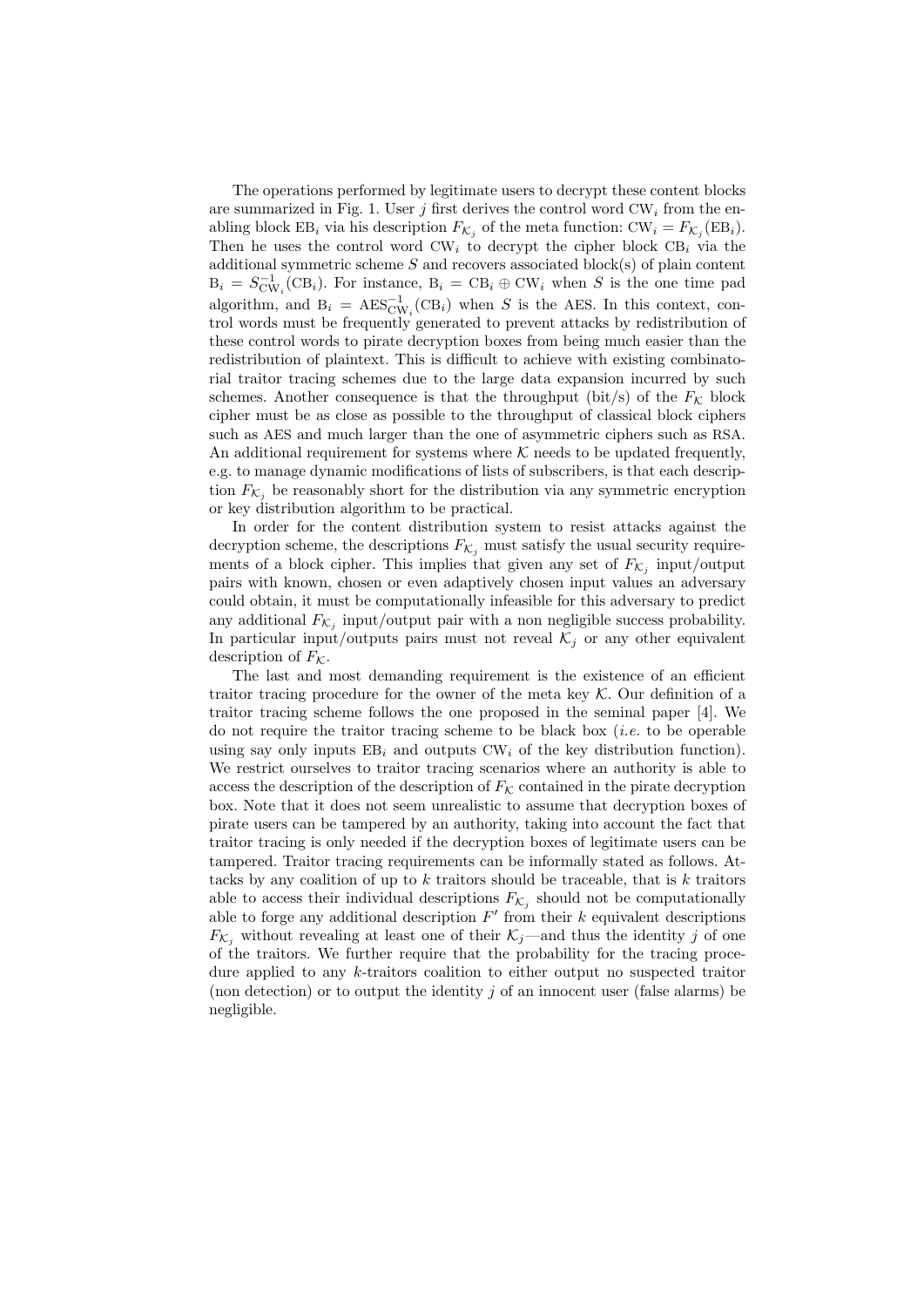### 3 Description of the Traceable Scheme

Among the requirements identified in the former Section, the most demanding one is not the existence of many equivalent descriptions of the symmetric function  $F_K$ —this is frequent in symmetric cryptography, see for instance [1]—but the property that the provision to a user of one of these numerous representations  $F_{\mathcal{K}_j}$  should not disclose information allowing him to construct any other representation of  $F_K$  unrelated to  $\mathcal{K}_j$ . In other words, the meta key  $\mathcal K$  must act as a kind of trapdoor allowing to perform other operations than those allowed by the descriptions  $F_{\mathcal{K}_j}$  of  $F_{\mathcal{K}}$ . Thus, even in the symmetric setting considered in this paper, public key cryptography properties are required and generic block ciphers will not be usable like in the case of combinatorial traitor tracing schemes. However we would like to keep performance advantages of symmetric cryptography since generation of control words at high rate is necessary for the security of the system.

Multivariate cryptography appears to be a natural candidate to meet these requirements. As a matter of fact, features of this recently developed family of algorithms are to many extents intermediate between those of public key algorithms (e.g. trapdoors) and those of secret key algorithms. Many of them can be described as iterative ciphers resulting of the composition of several rounds, and their complexity is substantially lower than the one of usual public key ciphers and not much higher than the one of usual block ciphers. Typical examples of multivariate algorithms are  $C^*$  proposed by T. Matsumoto and H. Imai in [13], SFLASHv2 (one of the Nessie finalists [19]), and HFE [16]. All the schemes mentioned above rely on the intractability of the so-called "Isomorphism of Polynomials" problem for the *secret key recovery*. See [7] for more information about known attacks against this problem. The  $C^*$  scheme was attacked by Patarin in [15] and Dobbertin independently, but these attacks do not allow to recover the secret key and thus to break the underlying IP problem. An attack allowing to solve the IP problem underlying some instances of HFE, using so-called relinearization techniques was published by Kipnis and Shamir in 1999 [11], and appears to be also applicable to the IP problem underlying some instances of the basic (quadratic) version of  $C^*$ . More recently, enhanced decryption or signature forgery attacks against HFE and more generally various multivariate cryptosystems have been proposed [8, 6, 9, 10]. But none of these recent attacks allows to recover the secret key and to break the underlying IP problem. Thus in summary, as far as we know, the best known attacks against the IP problem underlying multivariate schemes are those described in [7, 11].

### 3.1 Building Blocks

Let us briefly recall the basic quadratic  $C^*$  from which the building block of our scheme is directly derived by generalizing it to monomials of higher degree. It involves the following elements:

– A finite field  $\mathbb{K} = \mathbb{F}_q$  of size q.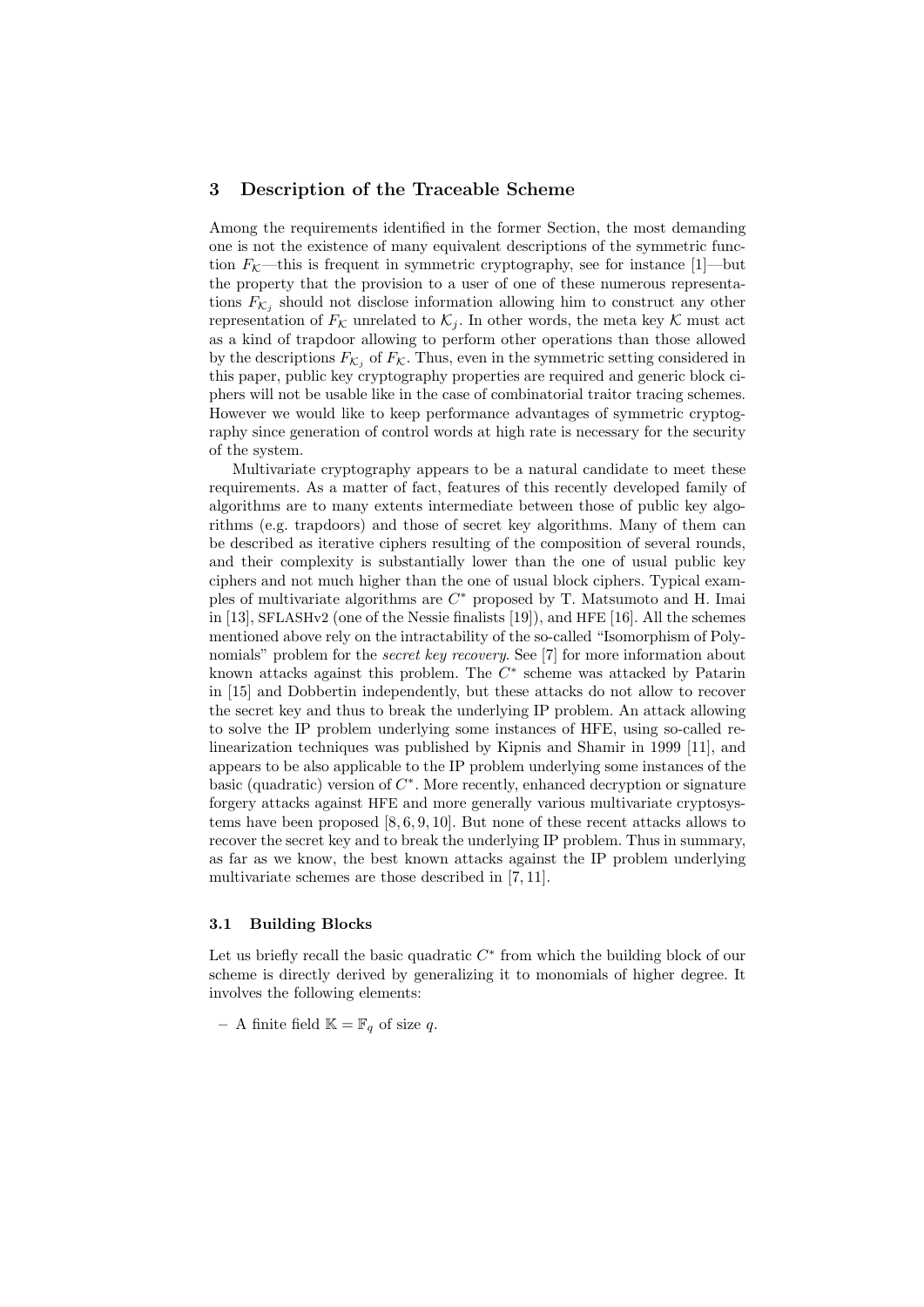- An extension  $\mathbb L$  over  $\mathbb K$  of degree n, with a defining primitive polynomial  $P(X)$  of degree n such that  $\mathbb{L} = \mathbb{K}[X]/(P(X))$ . We will represent elements of L as *n*-tuples  $(a_0, \ldots, a_n)$  of K through the usual identification function or  $\mathbb{L}$  as *n*-tuples  $(a_0, \ldots, a_n)$  or  $\mathbb{R}$  through the  $\varphi : (a_0, \ldots, a_n) \mapsto \sum_{i=0}^n a_i X^i \pmod{P(X)}$ .
- A private key made of two linear one to one mappings s and t from  $\mathbb{K}^n$  to itself and an integer  $\theta$  such that  $q^{\theta} + 1$  be prime to  $q^{n} - 1$ .
- $-$  A public key  $G = t \circ \varphi^{-1} \circ E_{\theta} \circ \varphi \circ s$ , published as a system of n multivariate polynomials in *n* variables, where  $E_{\theta}$  is a monomial function defined to be  $\mathbb{L} \to \mathbb{L}, a \mapsto a^{1+q^{\theta}}$ . Assuming the trapdoor  $(s, t)$  unknown, function G was believed to be one-way, but J. Patarin showed in [15] that it can be computationally inverted. However, one-wayness is not needed in our scheme.

The actual building blocks of our construction are higher degree variants of  $C^*$  obtained by considering a more generic—but still monomial—function  $E$ , namely  $E_{\Theta} : \mathbb{L} \to \mathbb{L}, a \mapsto a^{1+q^{\theta_1}+\ldots+q^{\theta_{d-1}}}$  where d is a fixed integer and  $\Theta$  is a  $(d-1)$ -tuple  $(\theta_1,\ldots,\theta_{d-1})$  such that  $q^n-1$  be prime to  $1+q^{\theta_1}+\ldots+q^{\theta_{d-1}},$ hereafter called the degree of the building block G. Indeed, G can be described as a system of n multivariate polynomial equations as suggested in Fig. 2, and the polynomials  $P_i$  involved have total degree  $d$ . For instance, in the special case where  $d = 3$ , G can be described as  $(i = 1, \ldots, n)$ :

$$
y_i = \sum_{0 \le j,k,l \le n-1} \alpha_{i,j,k,l} x_j x_k x_l + \sum_{0 \le j,k \le n-1} \beta_{i,j,k} x_j x_k + \sum_{0 \le j \le n-1} \gamma_{i,j} x_j . \tag{1}
$$

$$
\begin{array}{c}\n\begin{array}{c}\n(x_1, \ldots, x_n) \\
\hline\nB \\
E_\theta\n\end{array} \\
\hline\n\begin{array}{c}\n\hline\nB \\
\hline\n\end{array}\n\end{array}\n\right\}\n\quad\nG\n\begin{array}{c}\ny_1 = P_1(x_1, \ldots, x_n) \\
y_2 = P_2(x_1, \ldots, x_n) \\
\hline\n\vdots \hline\n\end{array}\n\right\}
$$
\n
$$
\begin{array}{c}\n\hline\n\end{array}\n\left\{\n\begin{array}{c}\ny_1 = P_1(x_1, \ldots, x_n) \\
\hline\n\vdots \hline\n\end{array}\n\right\}
$$
\n
$$
\begin{array}{c}\n\hline\n\end{array}\n\left\{\n\begin{array}{c}\ny_1 = P_1(x_1, \ldots, x_n) \\
\hline\n\vdots \hline\n\end{array}\n\right\}
$$

Fig. 2. An extended  $C^*$  building block.

The basic idea underlying the proposed traitor tracing scheme is to use several of those extended  $C^*$  instances as building blocks for our construction and to take opportunity of the commutativity of the various monomial functions  $E_{\theta}$ involved—that is  $E_{\theta_1} \circ E_{\theta_2} = E_{\theta_2} \circ E_{\theta_1}$  for all  $\theta_1, \theta_2$ .

#### 3.2 Meta Key, Users' Keys

Let us keep the notation of the previous Section. Moreover, let  $r$  be the number of building blocks. The meta secret key  $K$  is defined as the set of two one to one linear mappings s and t from  $\mathbb{K}^n$  to itself, and a collection of  $r(d-1)$ -tuples  $\Theta_i$ such that all the values  $1 + q^{\theta_{1,i}} + \ldots + q^{\theta_{d-1,i}}$  for  $i = 1, \ldots, r$  be distinct. Then the function  $F_{\mathcal{K}}$  is defined as  $F_{\mathcal{K}} = s \circ E_{\Theta_r} \circ \cdots \circ E_{\Theta_2} \circ E_{\Theta_1} \circ t$ .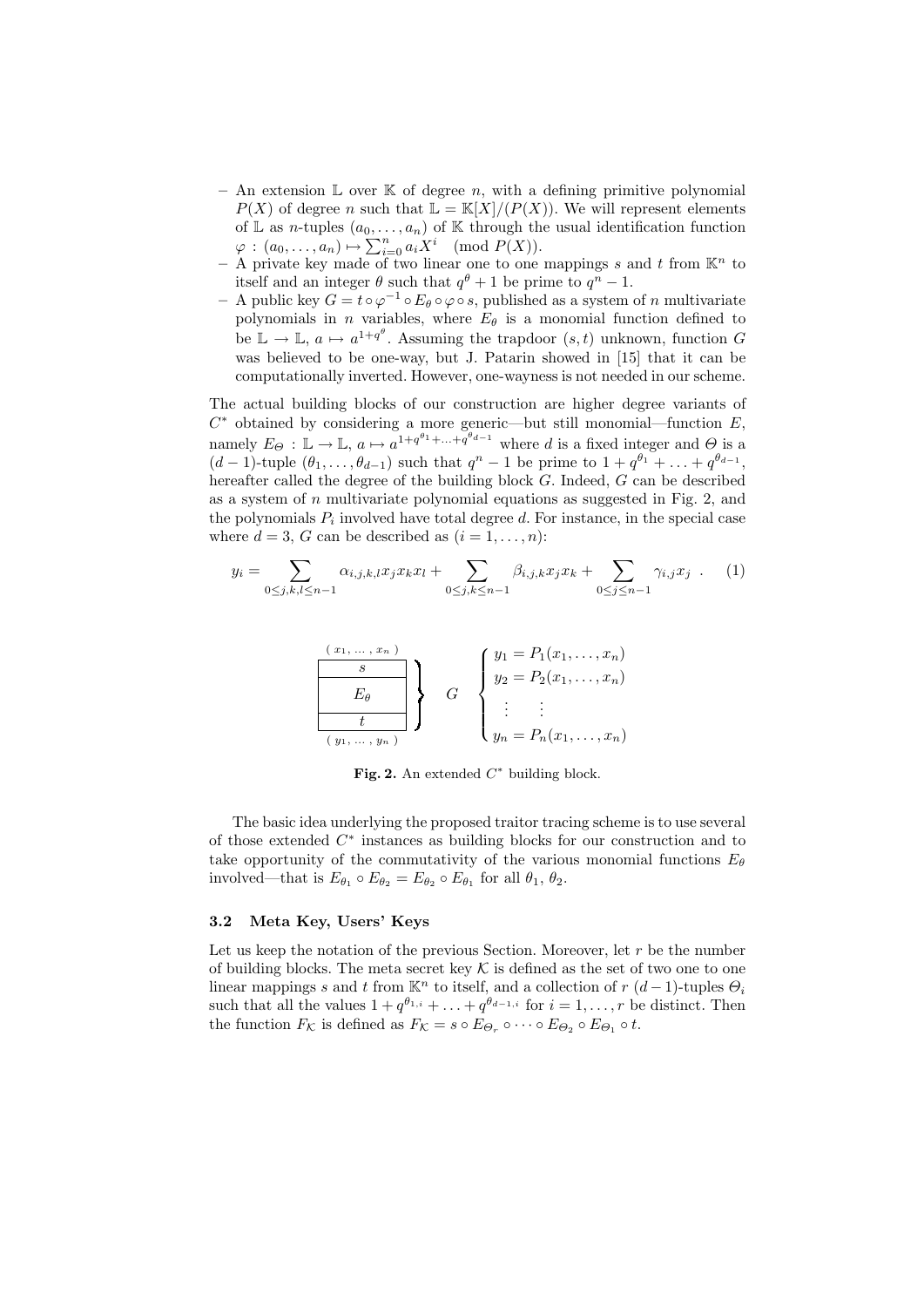Now assign to each user j a private key  $\mathcal{K}_j$  generated after the meta key  $\mathcal K$ using a set of  $r - 1$  linear one to one mappings  $L_{1,j}, \ldots, L_{r-1,j}$  from  $\mathbb{K}^n$  to itself, and a permutation  $\sigma_j$  of the set  $\{1, \ldots, n\}$ . The user gets his key  $\mathcal{K}_j$  as a list of functions  $G_{1,j}, \ldots, G_{r,j}$ , which are provided as systems of n multivariate equations of homogeneous degree as described in Figs. 2 and 3.

$$
G_{1,j} \left\{ \begin{array}{|c|} \hline s \\ \hline E_{\Theta_{\sigma_j(1)}} \\ \hline (L_{1,j})^{-1} \\ \hline (L_{2,j})^{-1} \\ \hline \end{array} \right\}
$$
  

$$
G_{2,j} \left\{ \begin{array}{|c|} \hline L_{1,j} \\ \hline E_{\Theta_{\sigma_j(2)}} \\ \hline (L_{2,j})^{-1} \\ \hline \vdots \\ \hline (L_{r-1,j}) \\ \hline E_{\Theta_{\sigma_j(r)}} \\ \hline \end{array} \right\}
$$
  

$$
G_{r,j} \left\{ \begin{array}{|c|} \hline L_{r-1,j} \\ \hline E_{\Theta_{\sigma_j(r)}} \\ \hline \end{array} \right\}
$$

**Fig. 3.** Description  $F_{\mathcal{K}_j} = G_{r,j} \circ \cdots \circ G_{2,j} \circ G_{1,j}$ 

A user initialization scheme needed to derive a user's key from the meta key K follows. From any input j one creates the permutation  $\sigma_j$  and the  $r-1$  one to one mappings  $L_{i,j}$  by any pseudo- random generation mechanism or by any diversification algorithm.

We can now check that the users' functions  $F_{\mathcal{K}_i}$  are distinct but equivalent descriptions of the meta function  $F_{\mathcal{K}}$ . Indeed, for each user j, the one to one mappings at the end of  $G_{k,j}$  and at the beginning of  $G_{k+1,j}$  cancel out, and since the functions  $E_{\Theta}$  are commuting, the effect of the permutation is annihilated.

#### 3.3 Encryption and Decryption

In order to encrypt a digital content, the station may broadcast enabling block and cipher block pairs  $(EB_i, CB_i)$  produced with the help of any additional symmetric algorithm  $S_{\text{CW}}$  where the symmetric key is the control word generated as  $CW := F_{\mathcal{K}}(EB_i)$ . Thus, the construction is given by  $CB_i := S_{F_{\mathcal{K}}(EB_i)}(B_i)$ , where  $B_i$  denotes the content block. Now any user j can recover the content block by following a similar procedure, that is by computing  $B_i := S_{F_{\mathcal{K}_j}(\text{EB}_i)}^{-1}(\text{CB}_i)$ .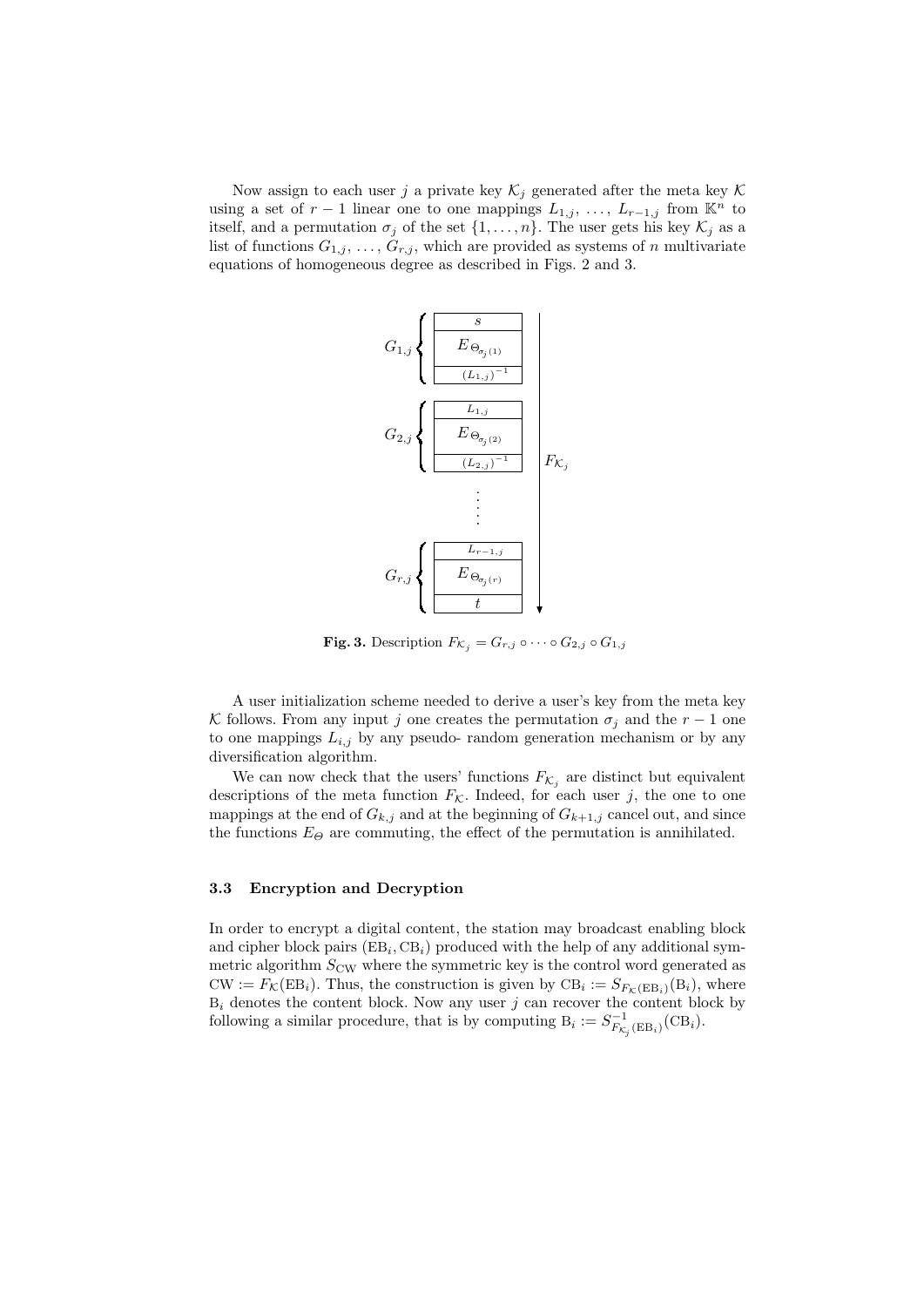#### 3.4 Traitor Tracing Procedure

The procedure to identify traitors relies upon the two following claims which are substantiated in the security analysis given in the next section.

*Claim 1.* When the leakage originates from a single traitor l, the analysis of the description  $F'$  constructed by the traitor based on his description  $F_{\mathcal{K}_l}$  allows the authority to decompose  $F'$  in r components  $G'_{1}$  to  $G'_{r}$  such that  $F' = G'_{r} \circ \cdots \circ$  $G'_{1}$ . Moreover, each  $G'_{i}$  can be split as the composition of the functions  $G_{i}$  of the traitor and other "parasitic" functions which may differ from the identity function. Thus, the analysis reveals the order of composition of the functions  $G_i$ which in turn reveals the identity of the traitor through the knowledge of  $\sigma_l$ .

This first claim allows an authority provided with the meta key  $K$  to efficiently derive the permutation  $\sigma_l$  associated to the description  $F_{\mathcal{K}_l}$  of the traitor from the leaked function  $F'$ , and thus to recover the identity  $l$  of the traitor.

*Claim 2.* When the leakage originates from a coalition of at most  $k$  traitors, the analysis of the description  $F'$  constructed by the  $k$  colluding traitors allows to decompose  $F'$  in r components  $G'_{1}$  to  $G'_{r}$  such that the middle  $r - 2\rho$  values come from "parasitized" functions  $G_i$  of a single traitor, for a well chosen  $\rho$ .

This second claim allows, by properly choosing the parameters of the system, specially  $\rho$  which exact definition is to be given in the next Section, to recover the identity of one of the traitors—say  $j$ —by deriving the values of the permutation  $\sigma_j$  on the set of integers  $[\rho, r - \rho]$  from the values of the functions  $G_{\rho,j}$  to  $G_{r-\rho,j}$ alone. To achieve this goal, we must ensure that the middle part of the pirate description F' originates from the middle parts  $\rho$  to  $r - \rho$  of one single traitor, while mixing traitors' descriptions in the ranges  $[1, \rho]$  and  $[r - \rho, r]$  can still be tolerated.

### 4 Security Discussion

#### 4.1 The IP Problem

The security of the proposed traceable iterated symmetric cipher relies to a large extent upon the security of special instances of the "Isomorphism of Polynomials" problem—hereafter called IP—namely the problem of finding the hidden monomial of the extended Matsumoto-Imai  $C^*$  scheme described in Section 3.1.

The IP problem with two secrets—see also  $[7,17]$ —consists in finding a pair  $(s, t)$  of one to one linear mappings between two sets A and B of multivariate polynomial equations of total degree  $d$  over a finite field  $K$ . Denoting by  $x = (x_1, \ldots, x_n)$  an element of  $\mathbb{K}^n$ , we can write  $y = A(x)$  as a system of polynomial equations:  $\overline{a}$ 

$$
\begin{cases}\ny_1 = P_1(x_1, ..., x_n) \\
y_2 = P_2(x_1, ..., x_n) \\
\vdots & \vdots \\
y_n = P_n(x_1, ..., x_n)\n\end{cases}
$$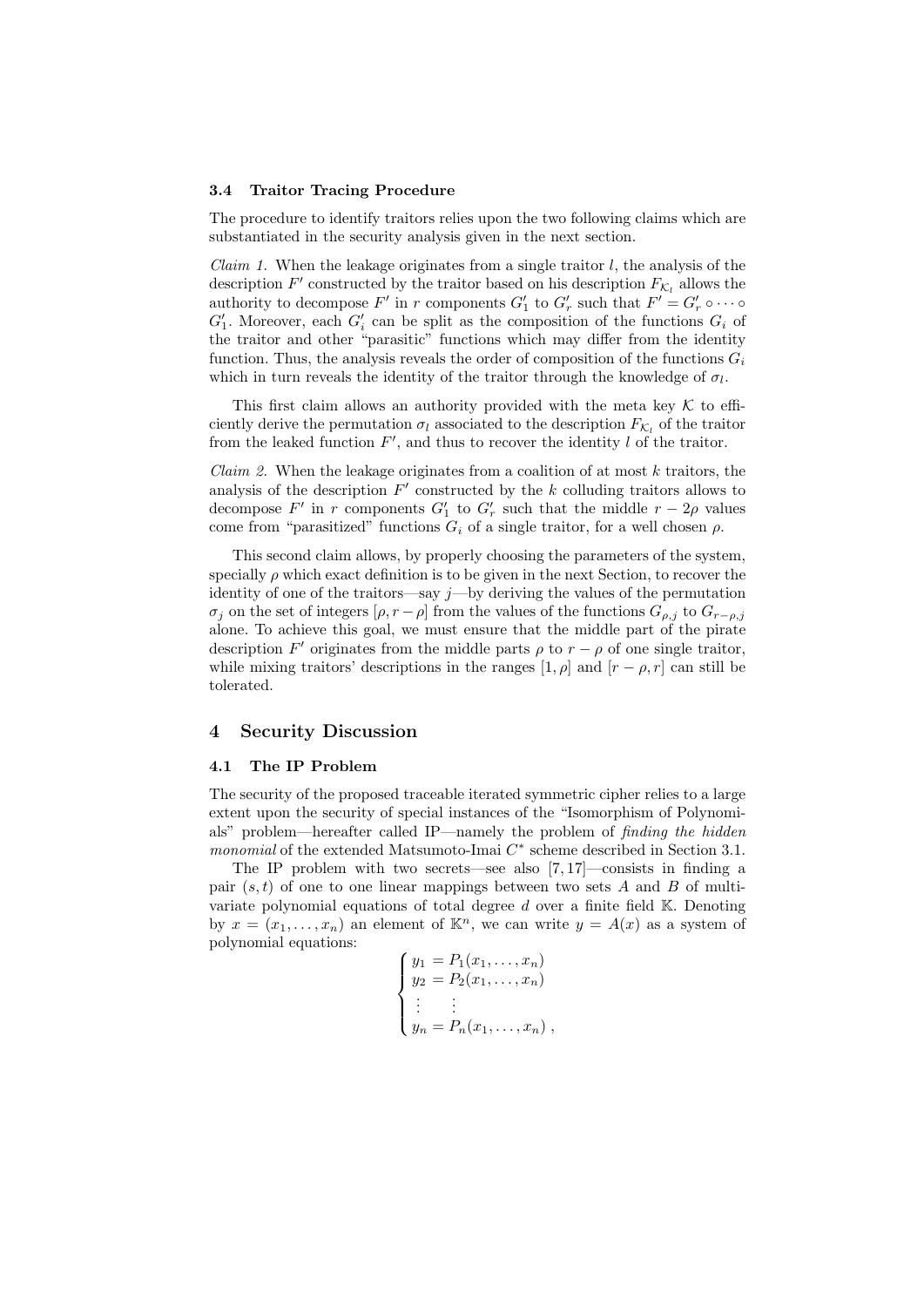and similarly for B. In this setting the IP problem consists in finding a pair of one to one linear mappings  $s$  and  $t$  such that:

$$
B(s(x)) = t(A(x)).
$$
\n(2)

This problem is assumed to be difficult and it has been shown to be at least as hard as the "Graph Isomorphism" problem. Even for very special instances complexity remains high  $[2, 6]$ . Note also that an efficient solution to the IP problem would lead to an efficient attack on SFLASHv2 [19] that has been selected by the European Nessie project.

#### 4.2 Resisting Attacks Against the Decryption Scheme

As explained in Section 2, the descriptions  $F_{\mathcal{K}_i}$  of any user j must satisfy the usual security requirements of block ciphers. In particular, given any realistic number of input/output pairs of  $F_{\mathcal{K}_j}$  corresponding to chosen or adaptively chosen input values, it must be computationally infeasible to infer any additional output value. Based on an investigation of the most natural attack strategies, we conjecture that this property is satisfied provided that:

- 1. Parameters q and n be chosen so that even if the monomial functions  $E_{\Theta_1}$ ,  $E_{\Theta_2}, \ldots, E_{\Theta_n}$  can be guessed, solving the IP problem which consists of guessing  $s$  and  $t$  given a sufficient large number of input/output pairs of  $F_{\mathcal{K}_i}$  be intractable. Based on the results in [7, 2] we expect this condition to be satisfied provided that the complexity  $q^n$  of the best know attack be large enough, say at least  $2^{80}$ . Since an enhanced attack of complexity  $q^{n/2}$ is reported in the quadratic case in [7], an even more conservative choice would be to consider  $q^n > 2^{160}$  in order to prevent a generalization of this attack to other instances of IP.
- 2. The value  $q^D$ , where D is the degree of the system of polynomial equations in *n* variables representing any  $F_{\mathcal{K}_j}$  be large enough, say at least  $2^{80}$ , to prevent attacks based on higher order derivation. Indeed, this would allow an attacker to predict one more output given an affine set of  $q^{D+1}$  input values and and all but one of their corresponding outputs.  $D$  is about  $nq$ when r is large enough and q is the size of the finite field  $\mathbb{K}$ ;
- 3. The number of monomials of the system of n polynomial equations in n vari-The number of monomials of the system of *n* polynomial equations in *n* variables representing any  $F_{\mathcal{K}_j}$ , which is usually close to  $n\binom{n+D-1}{D}$ , be large enough to prevent an attacker from recovering the coefficients of this system using linear algebra and a sufficient number of input/output pairs of  $F_{\mathcal{K}_j}$ .

### 4.3 Tracing Single Traitor's Pirate Description

We anticipate that in trying to produce an untraceable version of his description  $F_{\mathcal{K}_j}$ , a traitor j would adopt one of the following strategies:

1. Try to find one of the  $r + 1$  one to one linear mappings s,  $L_{1,j}$ ,  $L_{2,j}$ , ...,  $L_{r-1,j}$  and t, hidden to the attacker j. If an attacker j could recover one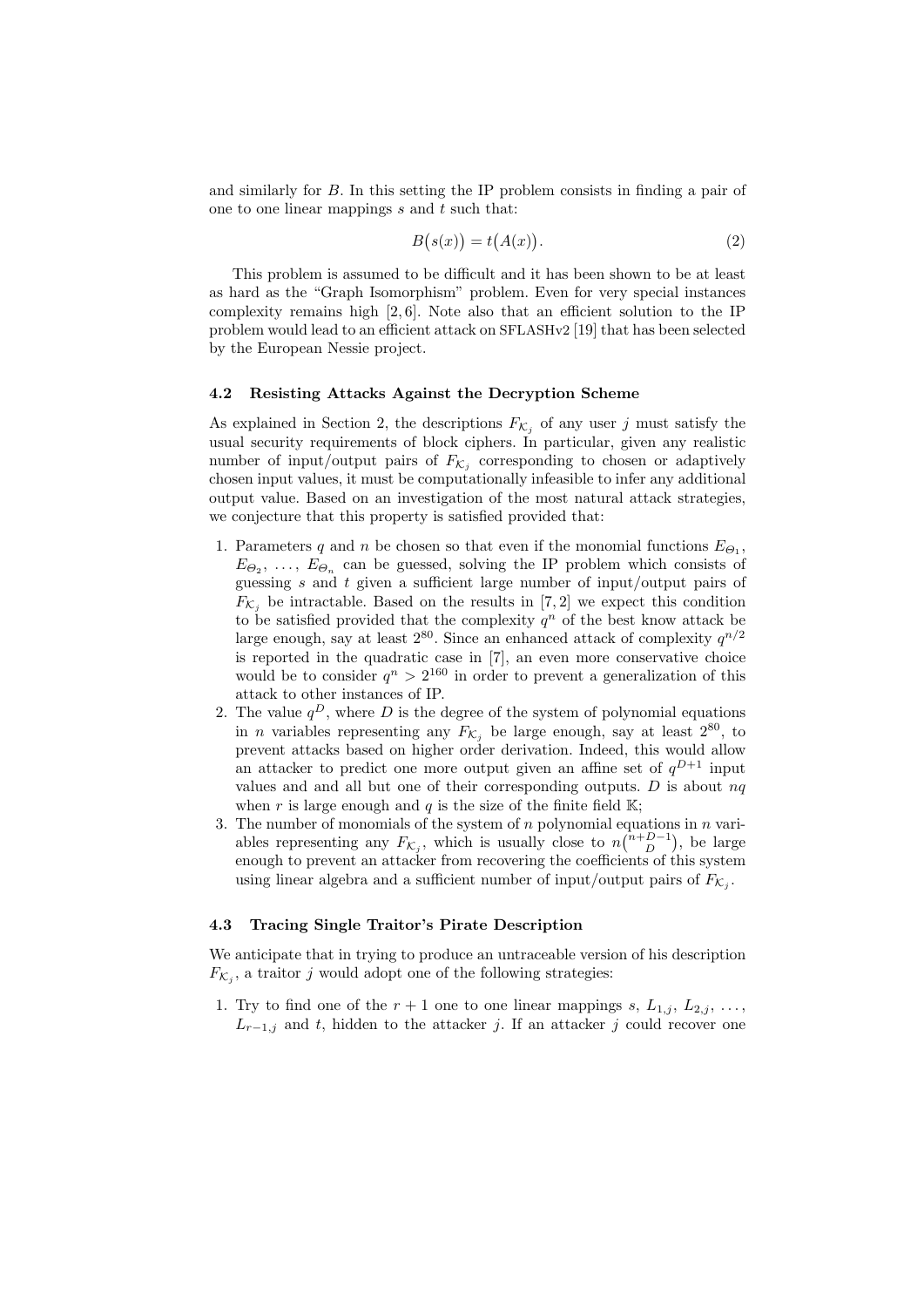of these  $r + 1$  linear mappings, say  $L_{l,j}$ , this would obviously allow him to incrementally recover all the  $L_{i,j}$  for  $i < l$ , and all the  $L_{i,j}$  for  $i > l$ , using the information provided by the mappings  $G_{1,j}$  to  $G_{r,j}$ , and thus to recover the value of  $\mathcal{K}_j$  and to easily produce variants of his description  $F_{\mathcal{K}_j}$  in an untraceable manner. Conversely, we conjecture this to be as hard as solving the IP problem of at least one of the  $G_{i,j}$ . The complexity of the best attacks reported in [7] are  $O(q^n)$  in case  $d > 2$  and  $O(q^{n/2})$  in case  $d = 2$ .

- 2. Try to directly use the functions  $G_{\cdot,j}$  without analyzing them, by modifying them so as to produce a concealed variant of the original description by composing the basic blocks  $G_{\cdot,j}$  in the same order, but with "parasitic" functions whose effects eventually cancel out. That is the traitor tries to produce a sequence  $(G'_{i,j})_{i\in[1,w]}$  with *two types* of blocks  $G'$ : those which can be written as  $\varphi_i \circ G_{i,j} \circ \psi_{i+1}$  and those that do not rely on the available  $G_{i,j}$  blocks and are denoted by  $\Pi_i$ . These data must be such that the effects of adding/composing the  $\varphi$ ,  $\Pi$  and  $\psi$  mappings to the original blocks  $G_{i,j}$ eventually cancel out, that is so that  $F_{\mathcal{K}_j} = G'_{w,j} \circ \cdots \circ G'_{1,j}$ . (Please note that  $w$  can be greater than  $r$  because of the *second type* of blocks.) Also note that  $\varphi_i$ ,  $\psi_i$  and  $\Pi_i$  have to be simple enough—for instance a reasonable number of monomials and a limited total degree—so that they could be easily constructed and efficiently computed.
- 3. Try to compose several blocks  $G_{i,j}$  of his description. This attack is impossible as soon as the number of monomial in such composition is impractical. sible as soon as the number of monomial in such composition composition must be formally computed,  $\binom{n+d-1}{d}$ )⊱<br>∖ terms must be formally put to the power of  $d$  which is quickly intractable. As will be seen in the sequel, composition of a small number of blocks  $G_{i,j}$ , say 2 of them, do not substantially complexify the tracing procedure. Therefore, only the composition of more than 3 blocks must be prevented.
- 4. Use a combination of any of the above strategies.

To trace traitor j from a pirate description  $G'_1, \ldots, G'_w$ , the authority proceeds as follows. First, note that  $G_1'$  is necessarily of the form  $\psi_1 \circ L_{1,j} \circ E_{\Theta_{\sigma_j(1)}} \circ s$ , that is of the *first type*. The authority thus searches for  $\sigma_j(1)$  by using its knowledge of  $s^{-1}$ , and all the  $E_{\Theta_i}^{-1}$ : it computes  $G'_1 \circ s^{-1} \circ E_{\Theta_i}^{-1}$  for each i, and guesses the right value  $i$  by testing the "simplicity" of the resulting function by means of chosen input/output pairs. The simplicity is evaluated by estimating the degree and the number of monomials. In case of a correct guess, the function has a low degree and a predetermined number of monomials whereas in case of a bad guess the function has terms of high degree. Having guessed the value  $\sigma_i(1)$ , we denote it by  $\alpha(1)$ .

The authority then has to get rid of terms of second type  $\Pi_i$ , until another term of first type is found. This is done again by evaluating the simplicity of the successive compositions:

$$
G'_2 \circ G'_1 \circ s^{-1} \circ E_{\Theta_{\alpha(1)}}^{-1} \circ E_{\Theta_i}^{-1} ,
$$
  

$$
G'_3 \circ G'_2 \circ G'_1 \circ s^{-1} \circ E_{\Theta_{\alpha(1)}}^{-1} \circ E_{\Theta_i}^{-1} ,
$$
  
...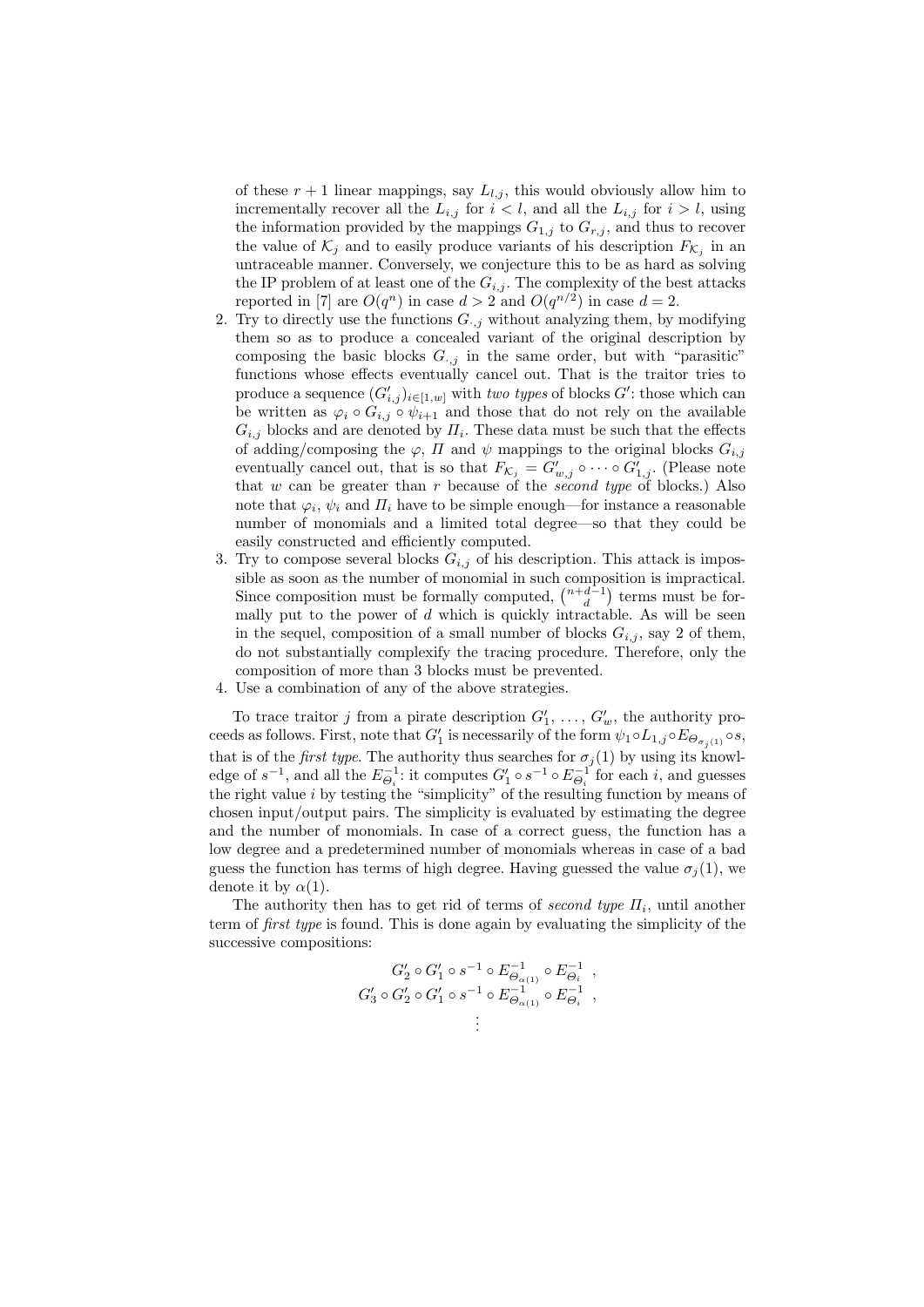each time for all  $i$  until a simple composed function is found. The authority then finds the value  $\sigma_j(2)$  and denotes it by  $\alpha(2)$ . The process goes on iteratively and eventually gives the permutation  $\sigma_j$  allowing the authority to trace traitor j.

While choosing the parameters of the system, we will make it hard for an attacker to formally compose two extended  $C^*$  blocks and totally intractable to compose three of them. The composition of two consecutive blocks can be easily thwarted since the above guessing procedure remains valid when replacing  $E_{\Theta_i}^{-1}$ by  $E_{\Theta_i}^{-1} \circ E_{\Theta_j}^{-1}$  varying both i and j at the same time, thus allowing to trace such compositions of two blocks as well.

#### 4.4 Tracing k Traitors' Pirate Descriptions

The best collusion strategy we identified for a coalition of at most  $k$  traitors provided with distinct descriptions  $F_{\mathcal{K}_j} = G_{r,j} \circ \cdots \circ G_{1,j}$  associated with the same meta description  $F_{\mathcal{K}}$  is the following one.

The basic idea is that the traitors may take advantage of the fact that the initial mapping  $s$  and the final mapping  $t$  are identical for every user. This could allow them to detect a partial collision between their respective hidden permutation  $\sigma$ . Let us take the example of two traitors j and l searching for such a collision. They know their first blocks begin with the same mapping  $s$ , and if their first functions  $E_{\sigma_i(1)}$  and  $E_{\sigma_i(1)}$  were equal, then blocks  $G_{1,j}$  and  $G_{1,l}$ would be equal up to a one to one linear mapping, namely  $L_{1,j}^{-1} \circ L_{1,l}$ . Otherwise it would not be a one to one linear mapping. This is easy to test and provides a way for a pair of traitors to guess if their permutations take the same values on 1, *i.e.* if  $\sigma_i(1) = \sigma_i(1)$ .

Now, whether they succeed or not in the last step, the pair of traitors go further in the process by checking whether  $G_{2,j} \circ G_{1,j}$  and  $G_{2,l} \circ G_{1,l}$  are equal up to another hidden one to one linear mapping. (Remember that the commutativity of the functions  $E_{\Theta_i}$  makes this possible.) In case of success, this would allow them to deduce that the images of the unordered set  $\{1, 2\}$  under both permutations are equal:  $\sigma_j(\{1,2\}) = \sigma_l(\{1,2\})$ , and provide them with the value of  $L_{2,j}^{-1} \circ L_{2,l}$ . By iterating the process, the pair of traitors may identify any collision of their respective permutations on the set of integers  $[1, t]$  for any  $t \in [1, r]$ , hereafter called a t-collision. Moreover, any detected t-collision provides a way to forge two new pirate descriptions by exchanging the first t components of their respective descriptions of the meta function  $F_{\mathcal{K}}$ , as shown in Fig. 4.

| traitors $j$ and $l$                                                                                                                                                                                                                            | new descriptions                                                                                                                                                                                                                                                                                                                                                                                                                               |  |
|-------------------------------------------------------------------------------------------------------------------------------------------------------------------------------------------------------------------------------------------------|------------------------------------------------------------------------------------------------------------------------------------------------------------------------------------------------------------------------------------------------------------------------------------------------------------------------------------------------------------------------------------------------------------------------------------------------|--|
| $\begin{bmatrix} G_{1,j} & \cdots & G_{t,j} \end{bmatrix} \begin{bmatrix} G_{t+1,j} & \cdots & G_{r,j} \end{bmatrix}$                                                                                                                           |                                                                                                                                                                                                                                                                                                                                                                                                                                                |  |
|                                                                                                                                                                                                                                                 | $\boxed{G_{1,l} \quad \cdots \quad G_{t,l}} \left  \begin{array}{ccc} G_{t+1,l} \; \cdots \; G_{r,l} \end{array} \right  \; \; \boxed{G_{1,l} \quad \cdots \quad G_{t,l}} \; \; \left[ \begin{array}{ccc} \; & \; \\ \; & \; \\ \; & \; \\ \; & \; \\ \; & \; \\ \; & \; \\ \; & \; \\ \; & \; \\ \; & \; \\ \; & \; \\ \; & \; \\ \; & \; \\ \; & \; \\ \; & \; \\ \; & \; \\ \; & \; \\ \; & \; \\ \; & \; \\ \; & \; \\ \; & \; \\ \; & \;$ |  |
| $\begin{pmatrix} G_{1,j}, G_{2,j}, \ldots, (L_{t,j}^{-1} \circ L_{t,l})^{-1} \circ G_{t,j}, G_{t+1,l}, \ldots, G_{r,l} \ G_{1,l}, G_{2,l}, \ldots, (L_{t,l}^{-1} \circ L_{t,j})^{-1} \circ G_{t,l}, G_{t+1,j}, \ldots, G_{r,j} \end{pmatrix}$ , |                                                                                                                                                                                                                                                                                                                                                                                                                                                |  |
| Fig. $4.$                                                                                                                                                                                                                                       |                                                                                                                                                                                                                                                                                                                                                                                                                                                |  |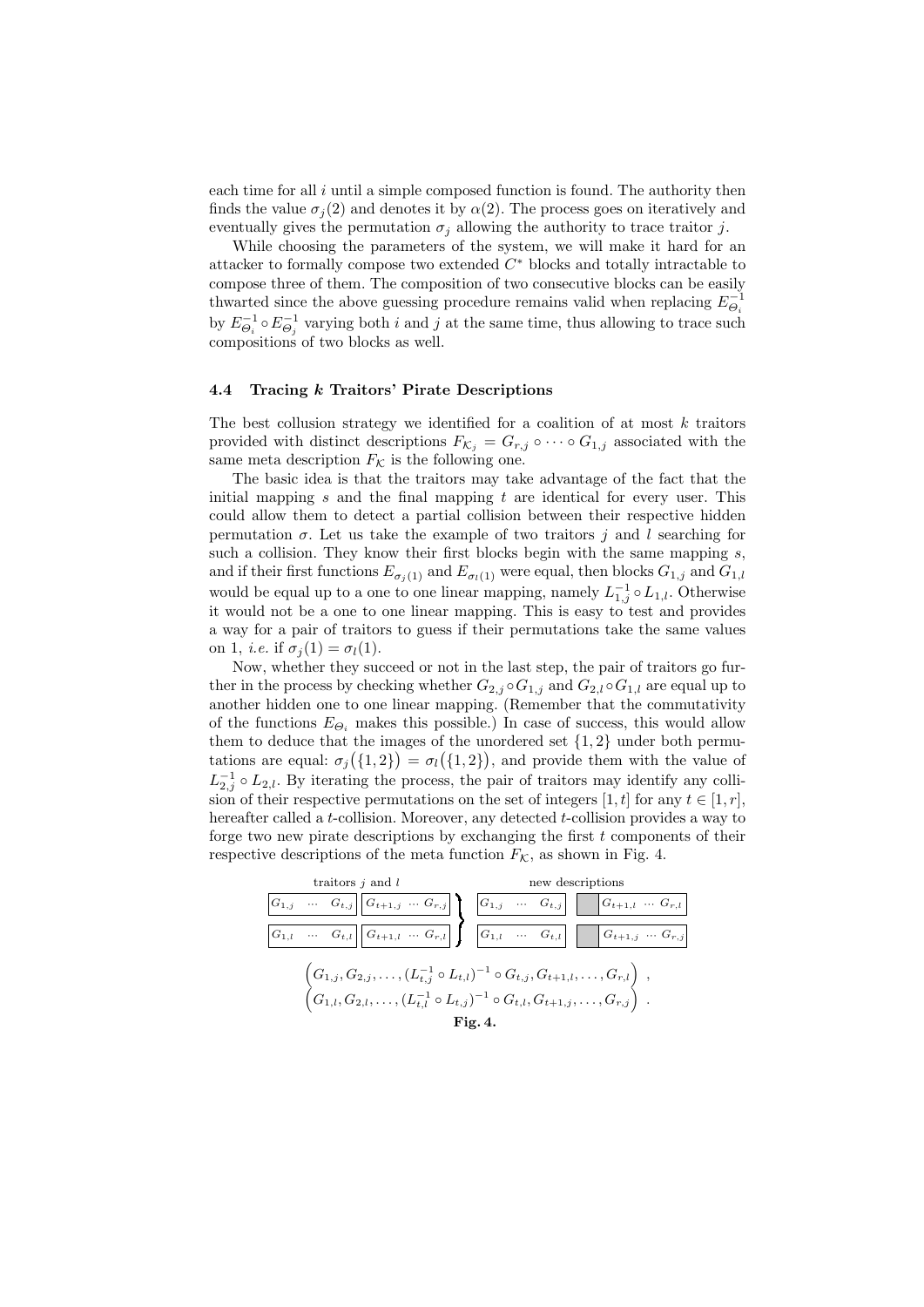Note that the traitors can search for all collisions. That is, when no  $u$ -collision was found for  $u < t$ , it still remains possible for them to find a t-collision, when such a collision exists. Of course, this scenario can be replayed with other traitor pairs, or even with the newly forged descriptions, leading to a possible great amount of untraceable pirate keys.

To avoid this situation, one encodes the identity of any user  $i$  in the values taken by the permutation  $\sigma_i$  on the middle interval  $[\rho, r - \rho]$  of the original one [1, r], for some well chosen  $\rho < r/2$  so that the probability of any t-collision for  $t \in [\rho, r - \rho]$  is arbitrarily small.

Obviously, attacks involving a single traitor can also be used by coalition of traitors in addition to the specific techniques discussed in this Section, but those can be handled the same way.

#### 4.5 Non-Detection and False Alarms.

Let us derive the requirements the attack scenario of the previous Section puts on parameter  $\rho$ . First, for any traitors' pair, the probability that a t-collision holds is  $1/{r \choose t}$ . Thus the probability that a *t*-collision for a coalition of up to k traitors occurs for  $t \in [\rho, r - \rho]$  is at most

$$
P_k = \frac{k(k-1)}{2} \sum_{t=\rho}^{r-\rho} \frac{1}{\binom{r}{t}}.
$$

At the same time, permutations of users must be distinguishable from their values in the interval  $[\rho, r-\rho]$ . This implies that the number of distinct identities available for the system will be at most  $M = r!/(2\rho)!$ .

Now if the scheme needs to handle at most N users where  $N < M$ , and assuming a coalition of up to  $k$  traitors, the probability of non-detection (the authority detects a collusion, but no matching identity is found) is given by  $P_{k,\text{ND}} = (1 - N/M) P_k$  while the probability of false alarm (a wrong identity is pointed out) is given by  $P_{k,FA} = N/M P_k$ . This comes from the fact that there are  $(M - N)$  permutations that do not correspond to any valid identity.

### 5 Practical Example

We provide realistic example parameters such that the scheme accommodates  $N = 10^6$  users. The field of operation K is taken to be  $GF(2^{16})$  so that  $m = 16$ and  $q = 2^{16}$ . Moreover, we chose  $n = 5$  and the degree of the monomials in an extended  $C^*$  block to be  $d = 4$ . There is a total of 32 distinct  $(d-1)$ -tuples  $\Theta$ such that  $1 + q^{\theta_1} + \ldots + q^{\theta_{d-1}}$  is prime to  $q^n - 1$ .

Letting  $r = 32$  and  $\rho = 13$  makes the probability of false alarms smaller than 2 10<sup>-10</sup> for any coalition of up to  $k = 10$  traitors, smaller than 2.2 10<sup>-8</sup> for  $k = 100$  traitors and smaller than  $2.3 \times 10^{-6}$  for  $k = 1000$ . Probability of non-detection is smaller than  $1.2 \times 10^{-7}$  when  $k = 10$ , smaller than  $1.5 \times 10^{-3}$  when  $k = 1000$ . Other security requirements are met since  $q^n = 2^{80}$  and furthermore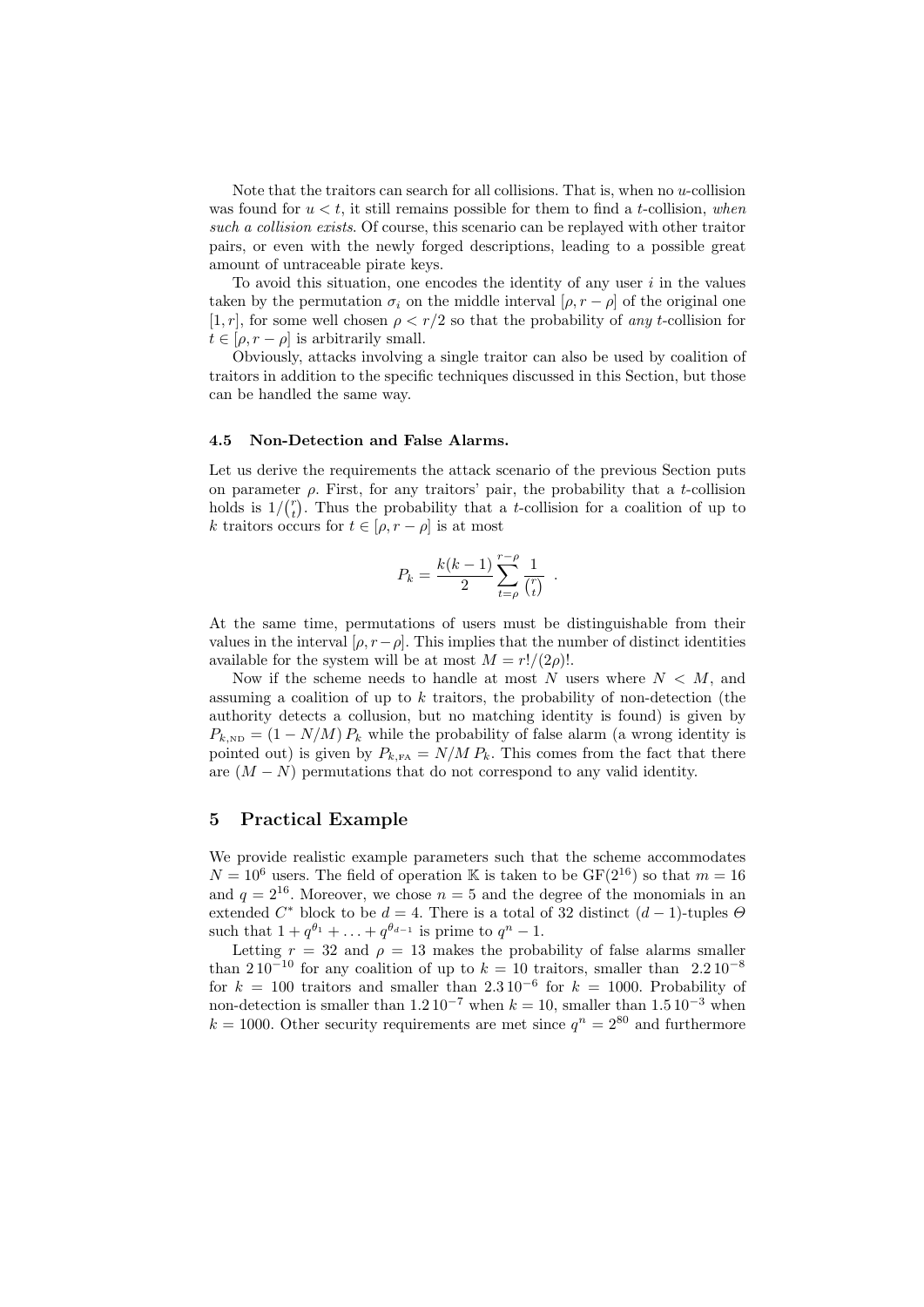the number of monomials in a building block of  $F<sub>K</sub>$  is 350, so that in any formal composition of three of them the number of monomials is already more than  $410^6$ , and in any formal composition of four blocks it is about  $10^9$ .

With this choice of parameters, the total size of any description equivalent to  $F_K$  is 21,8 KB. Speed of encryption is essentially determined by the number of multiplications in  $F_{\mathcal{K}_j}$  to be performed and can roughly be estimated as follows: the 70 terms  $x_1^{\nu_1} \cdots x_5^{\nu_5}$  of total degree four can be computed once for each block and then multiplied by the appropriate leading coefficients of the polynomials describing each output variable of a block. So one can compute the 70 homogeneous terms of degree 4 in 85 multiplications in  $K$  and eventually compute  $y_1, \ldots, y_5$  in at most 5.70 multiplications in K. Since there are 32 blocks, that makes a total of about 15000 multiplications to process any  $F_{\mathcal{K}_i}$  on the 80 bit input. Additionally, the size of the overhead in this example is obviously 80 bits.

We propose another realistic set of parameters, hopefully more conservative, for applications where storage and speed of encryption are less critical concerns. The scheme handles up to  $N = 10^6$  users. The field of operation is taken to be  $GF(2^9)$ , while the number of variables is set to  $n = 19$  and the degree of the monomials is set to  $d = 3$ . There is a total of 190 distinct  $(d-1)$ -tuples  $\Theta$ such that  $1 + q^{\theta_1} + \ldots + q^{\theta_{d-1}}$  is prime to  $q^n - 1$ . Choosing  $r = 33$  and  $\rho = 10$ makes the probability of false alarms smaller than  $1.4\,10^{-19}$  for any coalition of up to  $k = 10$  traitors, smaller than  $1.5210^{-15}$  for any coalition of up to  $k = 1000$  traitors, and the probability of non-detection smaller than  $510^{-7}$  for any coalition of up to  $k = 10$  traitors, smaller than 5.4 10<sup>-3</sup> for any coalition of up to  $k = 100$  traitors. Security requirements are met since  $q^n = 2^{171}$  and the number of monomials in a building block of  $F_K$  is 25270, so that in any formal composition of three of them the number of monomials is already more than  $9010<sup>6</sup>$  and in any formal composition of three blocks it is already more than 3 10<sup>13</sup>. In that case, the size of any equivalent decryption key is 916 KB. The 1330 monomials can be computed in 1520 multiplications in  $K$  so that a building block requires 26790 multiplications and it takes about 900000 multiplications to evaluate any description  $F_K$  on the 171 bits of the input. The overhead is obviously of 171 bits.

| $\boldsymbol{k}$                                                | 10               | 100              | 1000             |
|-----------------------------------------------------------------|------------------|------------------|------------------|
| $P_{k,FA}$                                                      | $< 210^{-10}$    | $< 2.210^{-8}$   | $< 2.3\,10^{-6}$ |
| $P_{k,\mathrm{ND}}$                                             | $<1.2\,10^{-7}$  | $<1.5\,10^{-5}$  | $<1.5\,10^{-3}$  |
| $N = 10^6$ , $r = 32$ , $\rho = 13$ , $n = 5$ , $F = GF(2^8)$ . |                  |                  |                  |
| k.                                                              | 10               | 100              | 1000             |
| $P_{k,FA}$                                                      | $<1.4\,10^{-19}$ | $< 1.5 10^{-17}$ | $< 1.6 10^{-15}$ |
| $P_{k,\text{ND}}$                                               | $< 510^{-7}$     | $< 5.410^{-5}$   | $< 5.4\,10^{-3}$ |

 $N = 10^6$ ,  $r = 33$ ,  $\rho = 10$ ,  $n = 19$ ,  $F = GF(2^9)$ ).

Fig. 5. Summary of parameters and corresponding probabilities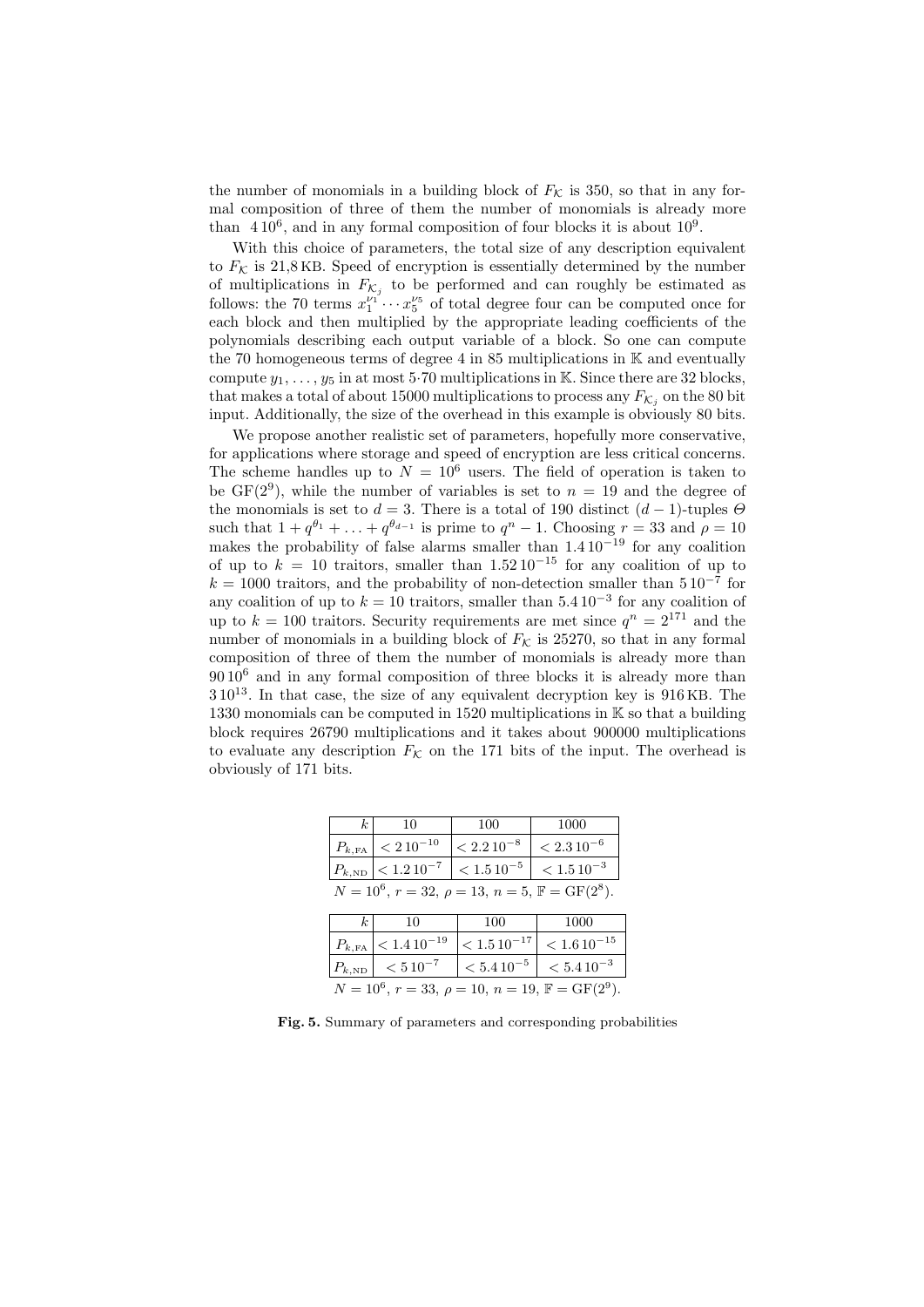### 6 Conclusion

A novel iterative block cipher which can be operated in a traceable manner has been introduced. The attacks investigated in our initial security analysis are easy to prevent by properly selecting system parameters. Improvements in these attacks are of course not precluded, since no reduction proof of the security to a well identified mathematical problem was found apart from obvious connection to the "Isomorphism of Polynomial" problem. Risks are obviously higher than for usual symmetric ciphers. Natural questions also arise: What security does the "Isomorphism of Polynomials" problem provide for small values of the number  $n$ of variables like those suggested in Section 5? Also, other building blocks could be considered, e.g. variants with two or more branches in each extended  $C^*$  block. Studying the effects of releasing the constraint that the monomial functions be distinct may lead to some performance improvements. We also note that since each user possesses an equivalent description, he is able to broadcast data to every other user. Besides traitor tracing, another interesting application of the proposed construction is whitebox cryptography [5]. Indeed, advantage can be taken from the fact that one can easily construct a huge number of equivalent descriptions, while those descriptions can be made arbitrarily large.

In its current shape, the proposed traceable block cipher has the advantage of being very insensitive to the maximum number of traitors tolerated while accommodating a large number of users. Due to its intrinsic block cipher structure and due to the fact that it does not generate any data expansion overhead, its implementation can be made very efficient.

### References

- 1. Elad Barkan and Eli Biham, In how many ways can you write Rijndael?, available from the e-print at http://eprint.iacr.org/2002/157/.
- 2. Alex Biryukov, Christophe De Canniere, An Braeken, and Bart Preneel, A Toolbox for Cryptanalysis: Linear and Affine Equivalence Algorithms, Advances in Cryptology – EUROCRYPT 2003 (Eli Biham, ed.), Lecture Notes in Computer Science, vol. 2656, Springer-Verlag, 2003, pp. 33–50.
- 3. Dan Boneh and Matthew Franklin, An Efficient Public Key Traitor Tracing Scheme, Advances in Cryptology – CRYPTO '99 (Michael Wiener, ed.), Lecture Notes in Computer Science, vol. 1666, Springer-Verlag, 1994, pp. 338–353.
- 4. Benny Chor, Amos Fiat, and Moni Naor, Tracing Traitors, Advances in Cryptology – CRYPTO '94 (Yvo G. Desmedt, ed.), Lecture Notes in Computer Science, vol. 839, Springer-Verlag, 1994, pp. 257–270.
- 5. Stanley Chow, Philip Eisen, Harold Johnson, and Paul C. Van Oorschot, White-Box Cryptography and an AES Implementation, Selected Areas in Cryptography – SAC 2002 (K. Nyberg and H. Heys, eds.), Lecture Notes in Computer Science, vol. 2595, Springer-Verlag, 2002, pp. 250–270.
- 6. Nicolas Courtois, Louis Goubin, Willi Meier, and Jean-Daniel Tacier, Solving Underdefined Systems of Multivariate Quadratic Equations, Public Key Cryptography – PKC 2002 (David Naccache and Pascal Paillier, eds.), Lecture Notes in Computer Science, vol. 2274, Springer-Verlag, 2002, pp. 211–227.